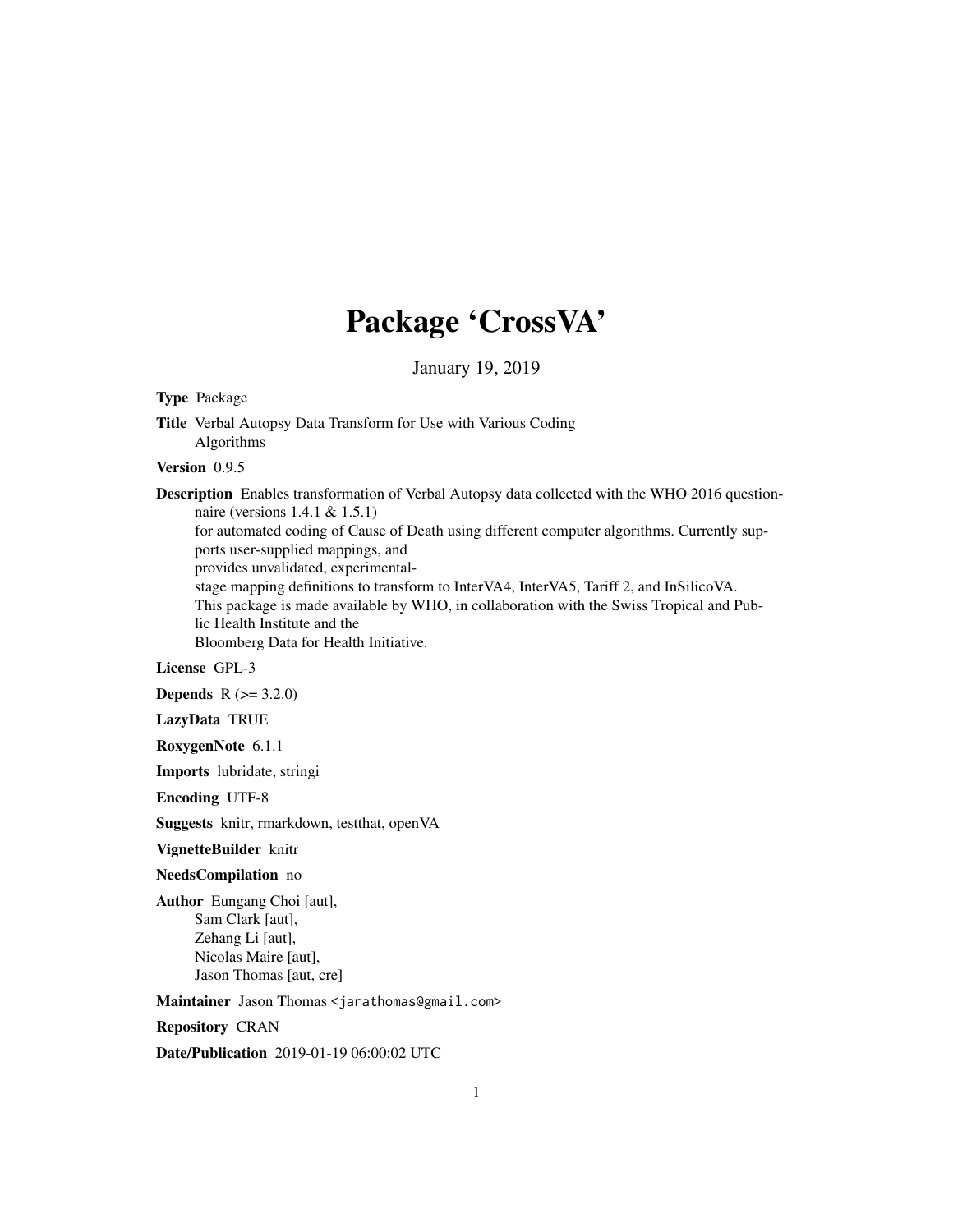### <span id="page-1-0"></span>R topics documented:

| Index | - 8 |
|-------|-----|
|       |     |
|       |     |
|       |     |
|       |     |
|       |     |
|       |     |
|       |     |

map\_records *Map VA records to coding algorithm.*

#### Description

map\_records transform data collected with the WHO VA instrument to serve different alogrithms for coding cause of death.

#### Usage

map\_records(records, mapping, csv\_outfile = "")

#### Arguments

| records     | A dataframe, obtained from reading an ODKB rief case export of records col-<br>lected with the WHO question aire. |
|-------------|-------------------------------------------------------------------------------------------------------------------|
| mapping     | Name of an algorithm to map to (one of "interva4", "insilicova", or "tariff2""),<br>or name of a mapping file.    |
| csy outfile | Path to a file to write transformed data to. Defaults to empty string, in which<br>case no file is written.       |

#### Value

A dataframe, with the VA records mapped to the variables required by a coding algorithm, as specified in the mapping file.

#### Examples

```
## Not run:
record_f_name <- system.file('sample', 'who_va_output.csv', package = 'CrossVA')
records <- read.csv(record_f_name)
output_data <- map_records(records, 'insilicova')
output_f_name <- "output_for_insilicova.csv"
write.table(
output_data,
output_f_name,
```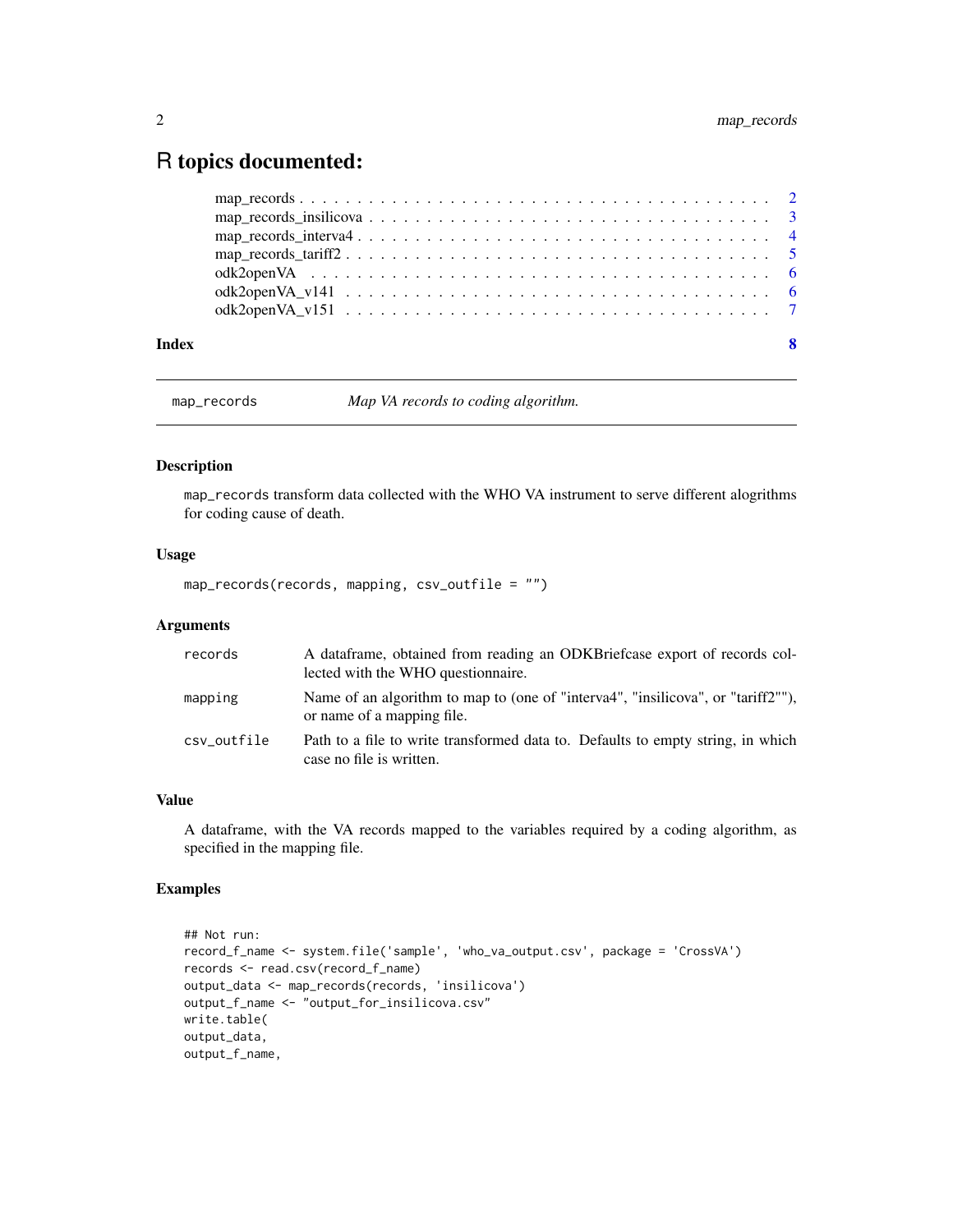```
row.names = FALSE,
na = ""qmethod = "escape",
sep = ",")
mapping_file <- system.file('mapping', 'interva4_mapping.txt', package = 'CrossVA')
output_data <- map_records(records, mapping_file)
output_f_name <- "output_for_interva4.csv"
write.table(
output_data,
output_f_name,
row.names = FALSE,
na = "".qmethod = "escape",
sep = ",")
## End(Not run)
```
map\_records\_insilicova

*Map VA records to InsilicoVA.*

#### Description

map\_records transform data collected with the WHO VA instrument for coding with the InsilicoVA algorithm.

#### Usage

```
map_records_insilicova(records, csv_outfile = "")
```
#### Arguments

| records     | A dataframe, obtained from reading an ODKB rief case export of records col-<br>lected with the WHO question aire. |
|-------------|-------------------------------------------------------------------------------------------------------------------|
| csv outfile | Path to a file to write transformed data to. Defaults to empty string, in which<br>case no file is written.       |

#### Value

A dataframe, with the VA records mapped to the variables required by InsilicoVA.

#### References

Tyler H. McCormick, Zehang R. Li, Clara Calvert, Amelia C. Crampin, Kathleen Kahn and Samuel J. Clark (2014). Probabilistic cause-of-death assignment using verbal autopsies, Journal of the American Statistical Association, to appear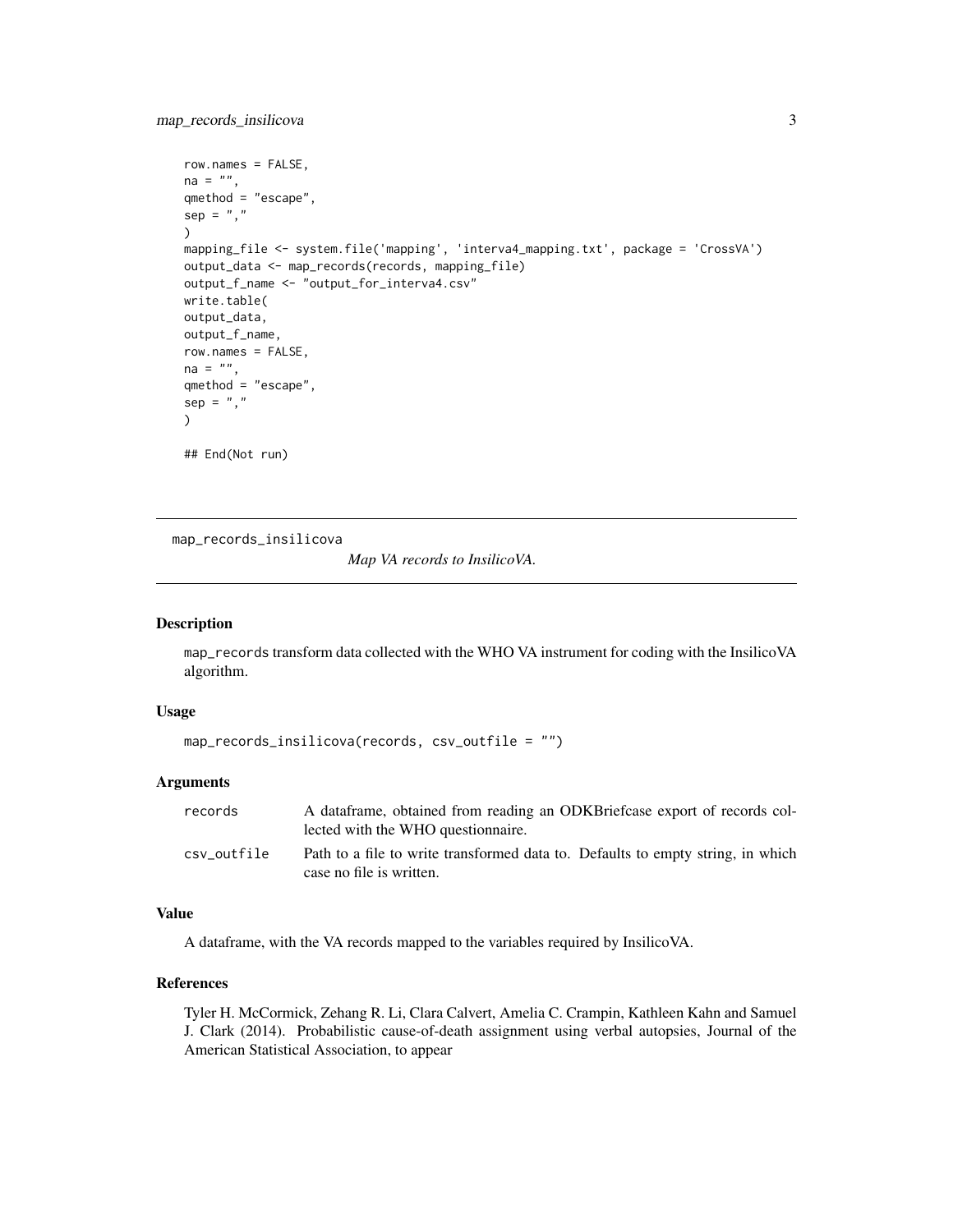#### Examples

```
## Not run:
records <- read.csv('who_va_output.csv')
output_data <- map_records_tariff2(records)
```
## End(Not run)

map\_records\_interva4 *Map VA records to InterVA4.*

#### Description

map\_records transform data collected with the WHO VA instrument for coding with the InterVA4 algorithm.

#### Usage

```
map_records_interva4(records, csv_outfile = "")
```
#### Arguments

| records     | A dataframe, obtained from reading an ODKB rief case export of records col-<br>lected with the WHO question aire. |
|-------------|-------------------------------------------------------------------------------------------------------------------|
| csv outfile | Path to a file to write transformed data to. Defaults to empty string, in which<br>case no file is written.       |

#### Value

A dataframe, with the VA records mapped to the variables required by InterVA4.

#### References

http://www.interva.net/

#### Examples

```
## Not run:
record_f_name <- system.file('sample', 'who_va_output.csv', package = 'CrossVA')
records <- read.csv(record_f_name)
output_data <- map_records_interva4(records)
```
## End(Not run)

<span id="page-3-0"></span>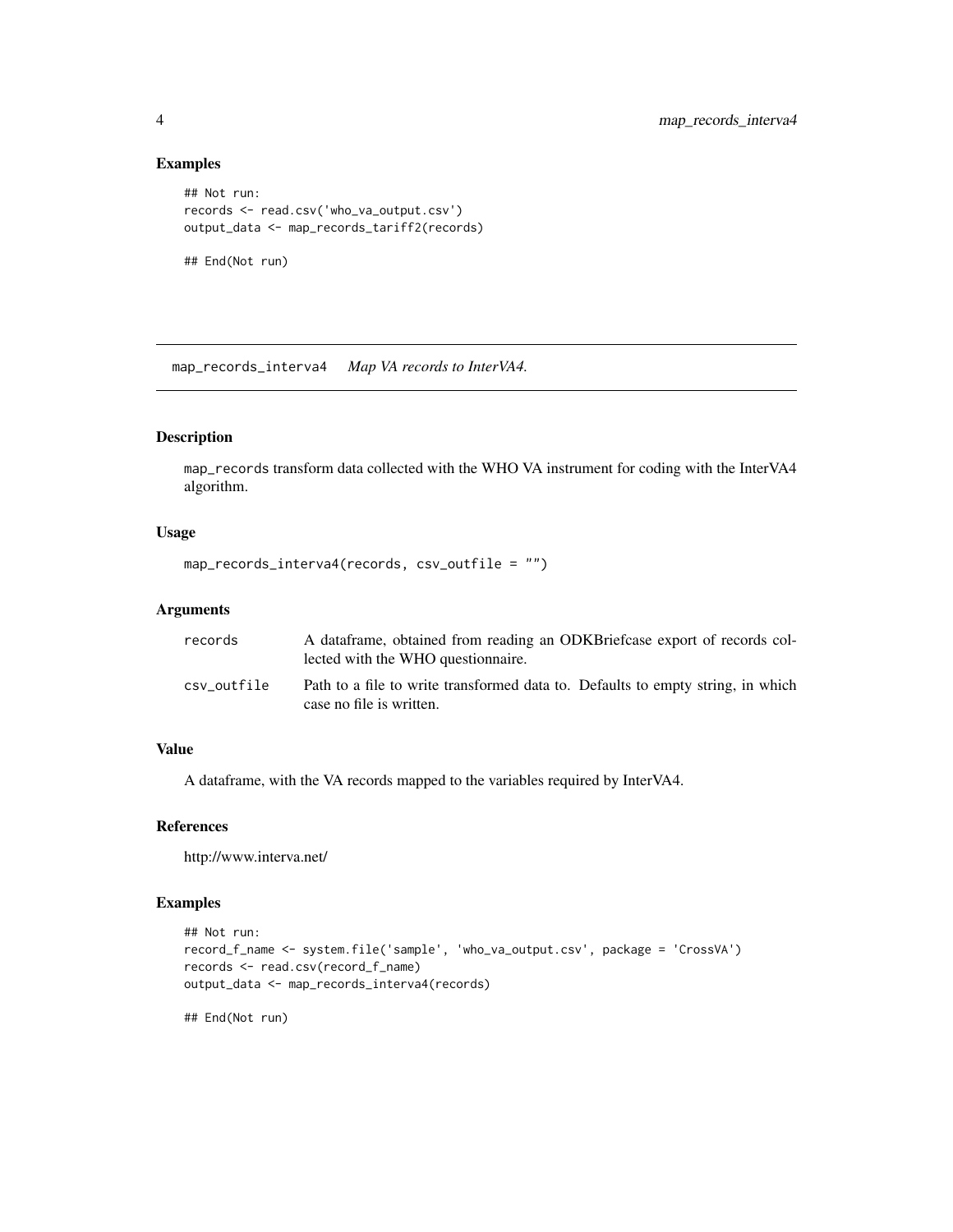#### <span id="page-4-0"></span>Description

map\_records transform data collected with the WHO VA instrument for coding with the Tariff 2 algorithm.

#### Usage

```
map_records_tariff2(records, csv_outfile = "")
```
#### Arguments

| records     | A dataframe, obtained from reading an ODKB rief case export of records col-<br>lected with the WHO question aire. |
|-------------|-------------------------------------------------------------------------------------------------------------------|
| csv outfile | Path to a file to write transformed data to. Defaults to empty string, in which<br>case no file is written.       |

#### Value

A dataframe, with the VA records mapped to the variables required by Tariff 2.

#### References

James, S. L., Flaxman, A. D., Murray, C. J., & Population Health Metrics Research Consortium. (2011). *Performance of the Tariff Method: validation of a simple additive algorithm for analysis of verbal autopsies. Population Health Metrics, 9(1), 1-16.*

#### Examples

```
## Not run:
records <- read.csv('who_va_output.csv')
output_data <- map_records_tariff2(records)
```
## End(Not run)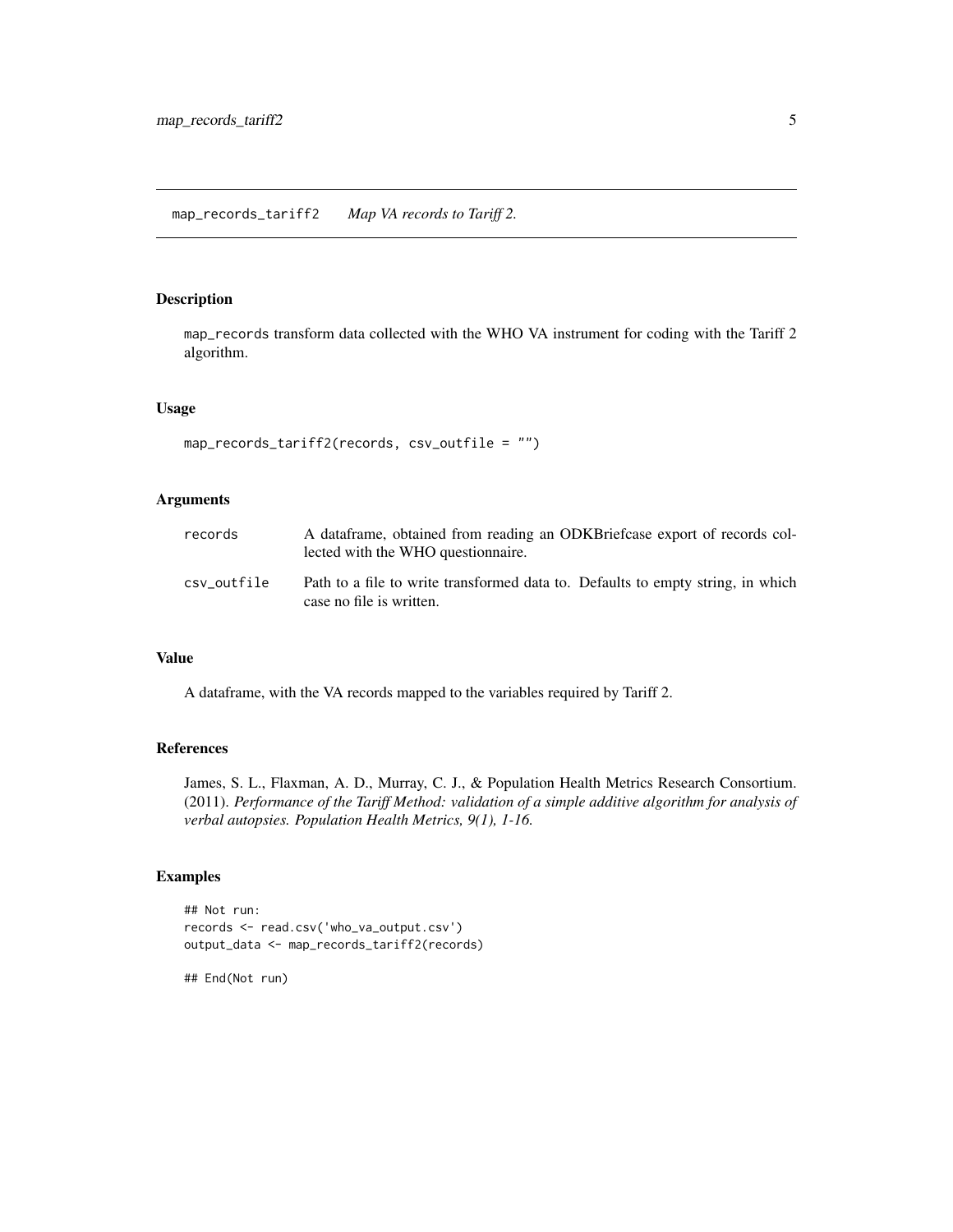<span id="page-5-0"></span>odk2openVA *Map VA records to InterVA5 & InSilico (with option data.type = "WHO2016").*

#### Description

odk2openVA transforms data collected with the 2016 WHO VA instrument into a format that can be used with the InterVA5 and InSilicoVA alogrithms for coding cause of death. It is a wrapper for functions that handle specific versions of the 2016 WHO VA instrument – namely, 1.4.1 and 1.5.1. If the input (odk) includes a column containing the string: "age\_neonate\_hours", then the function assumes the questionnaire version is 1.4.1 (and assumes version 1.5.1 if the string is not located).

#### Usage

odk2openVA(odk)

#### Arguments

odk A dataframe, obtained from reading an ODK Briefcase export of records collected with the WHO questionnaire.

#### Examples

```
## Example with 2016 WHO VA instrument version 1.5.1
record_f_name151 <- system.file("sample", "who151_odk_export.csv", package = "CrossVA")
records151 <- read.csv(record_f_name151, stringsAsFactors = FALSE)
output151 <- odk2openVA(records151)
## Example with 2016 WHO VA instrument version 1.4.1
record_f_name141 <- system.file("sample", "who141_odk_export.csv", package = "CrossVA")
records141 <- read.csv(record_f_name141, stringsAsFactors = FALSE)
output141 <- odk2openVA(records141)
```

| odk2openVA_v141 | Map VA records (version 1.4.1) to InterVA5 and InSilico (with option |
|-----------------|----------------------------------------------------------------------|
|                 | $data_type = "WHO2016").$                                            |

#### Description

odk2openVA transforms data collected with the 2016 WHO VA instrument (version 1.4.1) to serve as the input to the InterVA5 and InSilicoVA alogrithms for coding cause of death.

#### Usage

odk2openVA\_v141(odk)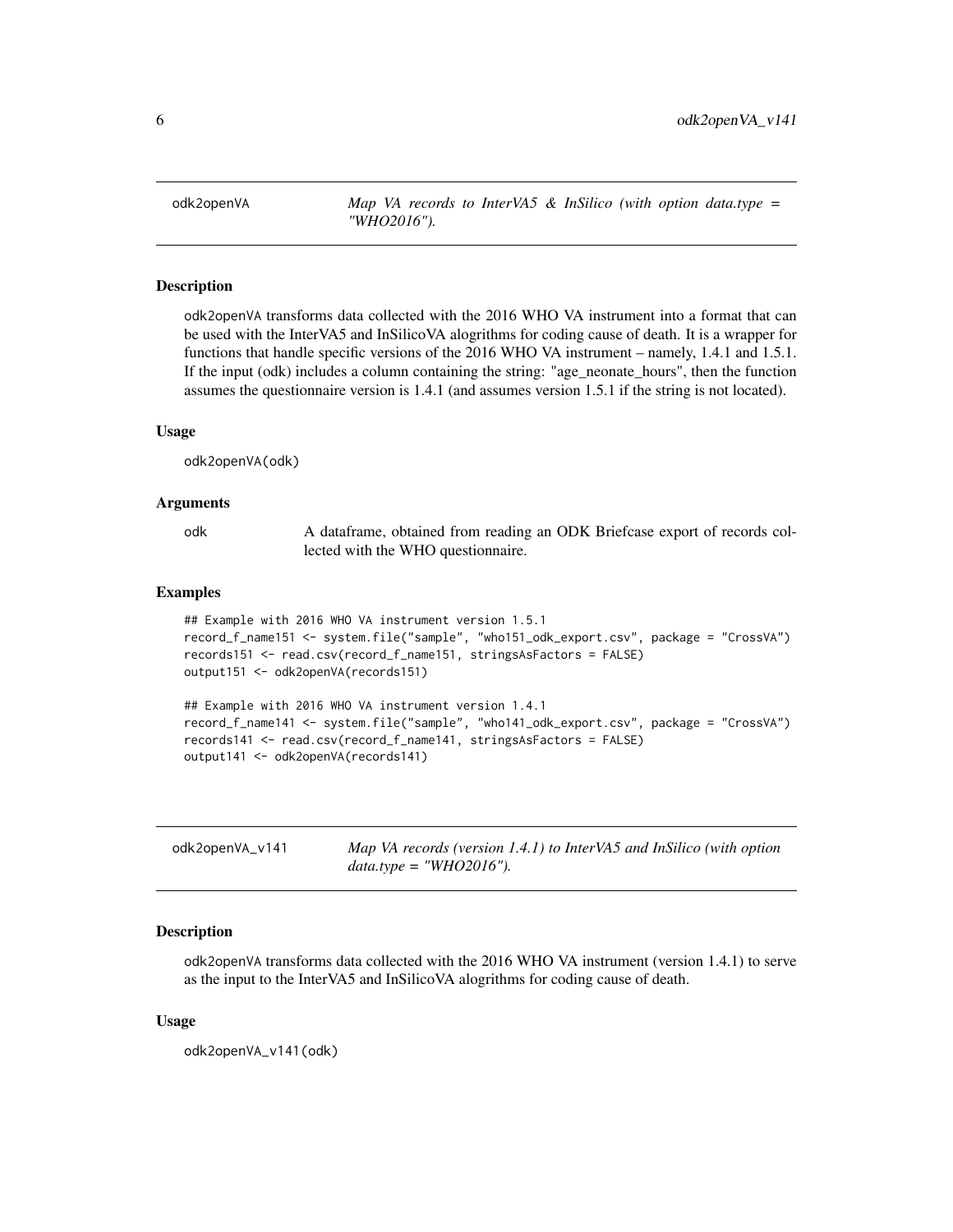#### <span id="page-6-0"></span>Arguments

odk A dataframe, obtained from reading an ODK Briefcase export of records collected with the WHO questionnaire.

#### Examples

```
## Not run:
record_f_name <- system.file("sample", "who141_odk_export.csv", package = "CrossVA")
records <- read.csv(record_f_name, stringsAsFactors = FALSE)
output <- odk2openVA_v141(records)
```
## End(Not run)

| odk2openVA_v151 | Map VA records (version 1.5.1) to InterVA5 & InSilico (with option |
|-----------------|--------------------------------------------------------------------|
|                 | $data_type = "WHO2016".$                                           |

#### Description

odk2openVA\_v151 transforms data collected with the 2016 WHO VA instrument (version 1.5.1) to serve as the input for the InterVA5 and InSilicoVA alogrithms for coding cause of death.

#### Usage

```
odk2openVA_v151(odk)
```
#### Arguments

odk A dataframe, obtained from reading an ODK Briefcase export of records collected with the WHO questionnaire.

#### Examples

```
## Not run:
record_f_name <- system.file("sample", "who151_odk_export.csv", package = "CrossVA")
records <- read.csv(record_f_name, stringsAsFactors = FALSE)
output <- odk2openVA_v151(records)
```
## End(Not run)